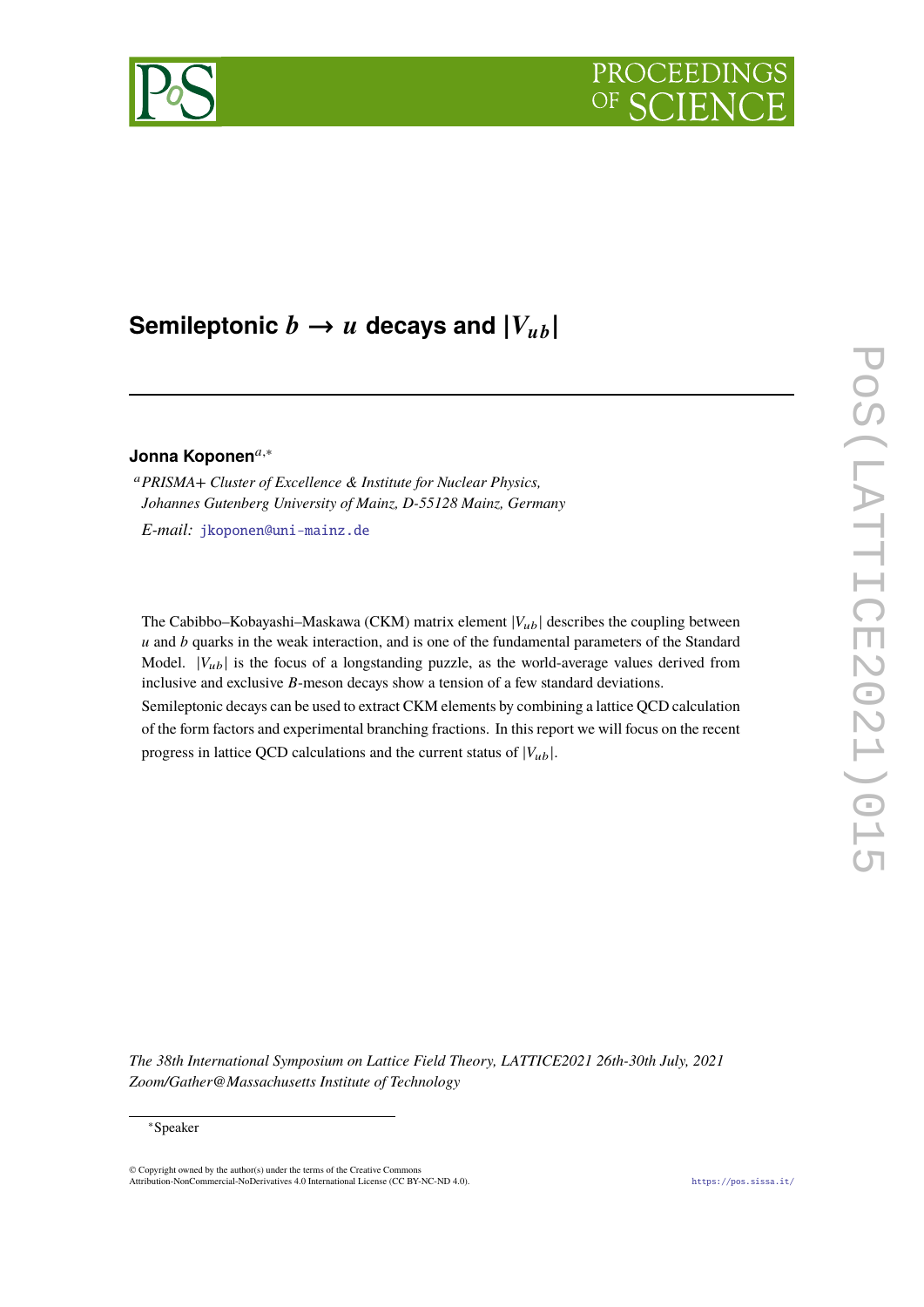#### **1. Introduction**

The Cabibbo–Kobayashi–Maskawa (CKM) matrix element  $|V_{ub}|$  describes the coupling between  $u$  and  $b$  quarks in the weak interaction. It is one of the fundamental parameters of the Standard Model, and a focus of a longstanding puzzle: a tension between inclusive and exclusive determinations. The inclusive determination includes all final states X that can occur in the  $b \rightarrow u$ semileptonic decay process  $B \to X \ell \nu$ , whereas in the exclusive determination one restricts the analysis to a specific final state, for example  $X = \pi$ .

Both leptonic and semileptonic decays can be used to extract  $|V_{\mu b}|$ , and using different processes can give us valuable information by providing independent determinations of the CKM element. However, in this report we will focus on the exclusive semileptonic decays and the status of Lattice QCD calculations of the form factors.

#### **2. Semileptonic decays**

Several semileptonic decays can be used to extract the CKM element. For  $B \to \pi \ell \nu$  we have good experimental data from BaBar [\[9,](#page-9-0) [10\]](#page-9-1) and Belle [\[11,](#page-9-2) [12\]](#page-9-3), but the light valence quarks make the lattice calculations fairly expensive.  $B_s \to K\ell\nu$  is easier to calculate on the lattice than  $B \to \pi\ell\nu$ due to the heavier spectator quark (strange quark), but at the moment there is only one measurement by LHCb with 2 wide bins [\[8\]](#page-9-4). The third possible process is  $B_c \to D\ell v$ , but we do not have any experimental data yet. However, LHCb expects to measure  $B_c^+ \to D^0 \mu^+ \nu_\mu$  with sufficient accuracy to enable a determination of  $|V_{ub}|$  [\[15\]](#page-9-5).

In the following subsections we will briefly review the theory of semileptonic transitions with pseudoscalar initial and final states, before reporting on recent progress in lattice QCD calculations in section [3.](#page-3-0) In section [4](#page-5-0) we will discuss extracting  $|V_{ub}|$  by combining the form factors from lattice QCD and experimental data, and summarise the current status in section [5.](#page-7-0)

#### **2.1 Form factors and matrix elemets**

Two form factors,  $f_{+}$  and  $f_{0}$ , are associated with a pseudoscalar to pseudoscalar semileptonic decay. They are defined through the vector current matrix element

$$
\langle \pi(k_{\pi})|V^{\mu}|B(p_{B})\rangle = f_{+}(q^{2})\left[ (p_{B}+k_{\pi})^{\mu} - \frac{M_{B}^{2}-M_{\pi}^{2}}{q^{2}}q^{\mu} \right] + f_{0}(q^{2})\frac{M_{B}^{2}-M_{\pi}^{2}}{q^{2}}q^{\mu}.
$$
 (1)

Here  $p_B$  is the B meson four-momentum,  $k_{\pi}$  is the pion four-momentum and  $q^{\mu} = p_{\mu}^{\mu}$  $\frac{\mu}{B} - k^{\mu}_{\pi}$  is the momentum transfer. We use  $B \to \pi \ell \nu$  here as an example of a pseudoscalar to pseudoscalar decay — for the process  $B_s \to K\ell\nu$  one would just replace B with  $B_s$  and  $\pi$  with K in this and the following equations, and similarly for  $B_c \to D\ell \nu$ .

Another useful and widely used parametrisation uses the parallel and perpendicular form factors  $f_{\parallel}$  and  $f_{\perp}$ :

$$
\langle \pi(k_{\pi})|V^{\mu}|B(p_{B})\rangle = 2\sqrt{M_{B}}\Big[f_{\parallel}(E_{\pi})v^{\mu} + k^{\mu}_{\pi,\perp}f_{\perp}(E_{\pi})\Big],\tag{2}
$$

where  $v^{\mu} = p_B/M_B$  is the heavy quark velocity,  $E_{\pi} = v \cdot k_{\pi} = (M_B^2 + M_{\pi}^2 - q^2)/(2M_B)$  is the energy of the pion and  $k_{\pi,\perp}^{\mu} = k_{\pi}^{\mu} - (v \cdot k_{\pi})v^{\mu}$  is the projection of the pion momentum in the direction perpendicular to  $v^{\mu}$ .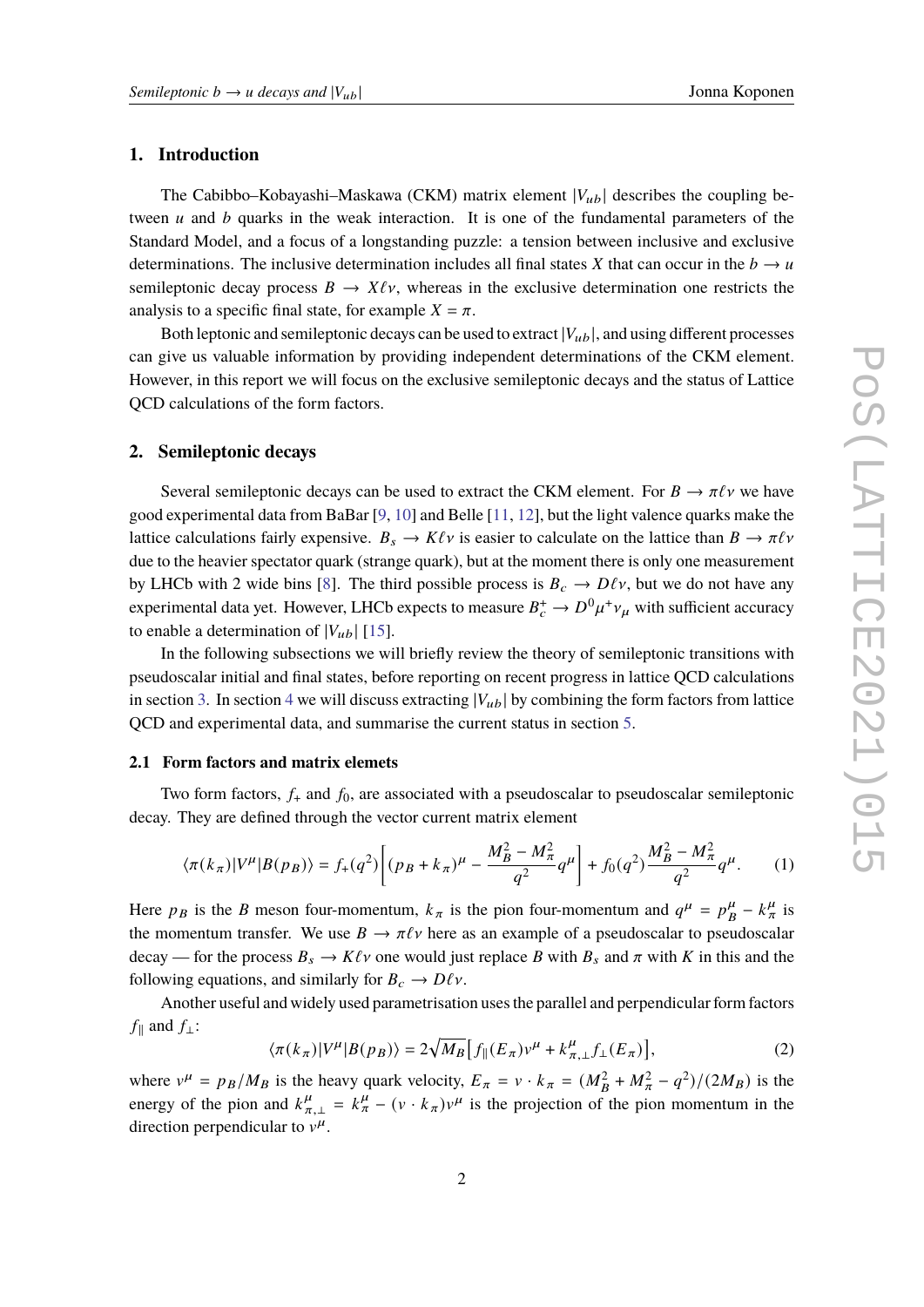The two form factor definitions are not independent, and they are related by

$$
f_{+}(q^{2}) = \frac{1}{\sqrt{2M_{B}}} [f_{\parallel}(E_{\pi}) + (M_{B} - E_{\pi}) f_{\perp}(E_{\pi})]
$$
  

$$
f_{0}(q^{2}) = \frac{\sqrt{2M_{B}}}{M_{B}^{2} - M_{\pi}^{2}} [(M_{B} - E_{\pi}) f_{\parallel}(E_{\pi}) + (E_{\pi}^{2} - M_{\pi}^{2}) f_{\perp}(E_{\pi})].
$$
 (3)

In lattice QCD calculations the  $B$  meson is often kept at rest, and the vector-current matrix elements calculated on the lattice can be directly related to the form factors:

$$
f_{\parallel}(E_{\pi}) = \frac{\langle \pi(k_{\pi}) | V^{0} | B \rangle}{\sqrt{2M_{B}}},
$$

$$
f_{\perp}(E_{\pi}) = \frac{\langle \pi(k_{\pi}) | V^{i} | B \rangle}{\sqrt{2M_{B}}} \frac{1}{k_{\pi}^{i}}.
$$
(4)

The differential decay rate is related to the vector form factors and the CKM element  $|V_{ub}|$ through

$$
\frac{d\Gamma(B \to \pi\ell\nu)}{dq^2} = \frac{G_F^2 |V_{ub}|^2}{24\pi^3} \frac{(q^2 - m_\ell^2)^2 \sqrt{E_\pi^2 - M_\pi^2}}{q^4 M_B^2} \times \left[ \left( 1 + \frac{m_\ell^2}{2q^2} \right) M_B^2 \left( E_\pi^2 - M_\pi^2 \right) |f_+(q^2)|^2 + \frac{3m_\ell^2}{8q^2} \left( E_\pi^2 - M_\pi^2 \right)^2 |f_0(q^2)|^2 \right],
$$
\n(5)

where  $G_F$  is Fermi's constant and  $m_\ell$  is the lepton mass. If the lepton is an electron or a muon, the terms suppressed by  $m_{\ell}^2$  can be discarded (at least at the current precision), and the contribution from the form factor  $f_0$  can be neglected. Thus the relation between the differential decay rate and the form factors is reduced to a much simpler form

$$
\frac{d\Gamma(B \to \pi \ell \nu)}{dq^2} = \frac{G_F^2 |V_{ub}|^2}{24\pi^3} |k_\pi|^3 |f_+(q^2)|^2. \tag{6}
$$

Using either one of these relations allows one to combine experimetal data (the differential decay rate) and a theoretical calculation of the form factors to extract  $|V_{ub}|$ .

# **2.2 Parametrising**  $q^2$  dependence:  $z$ **-expansion**

The  $z$ -parameter expansion is the most widely used way to parametrize the shape of the form factors. Especially for the B to  $\pi$  decay, the physical range of momentum transfer  $q^2$  is large. Using

$$
z = z(q^2, t_0) \equiv \frac{\sqrt{t_+ - q^2} - \sqrt{t_+ - t_0}}{\sqrt{t_+ - q^2} + \sqrt{t_+ - t_0}}, \quad t_{\pm} = (M_B \pm M_\pi)^2,
$$
 (7)

we transform  $q^2$  to a small parameter z that can be used in a series expansion. Here  $t_0$  is a free parameter, and the choice  $t_0 = t_+(1-\sqrt{1-t_-/t_+})$  gives  $|z| < 0.3$  (for a B to  $\pi$  decay). This mapping from  $q^2$  to z is illustrated in Figure [1.](#page-3-1)

Two forms of the expansion, the BGL parametrisation and the BCL parametrisation, are widely used in parametrising form factors of semileptonic decays.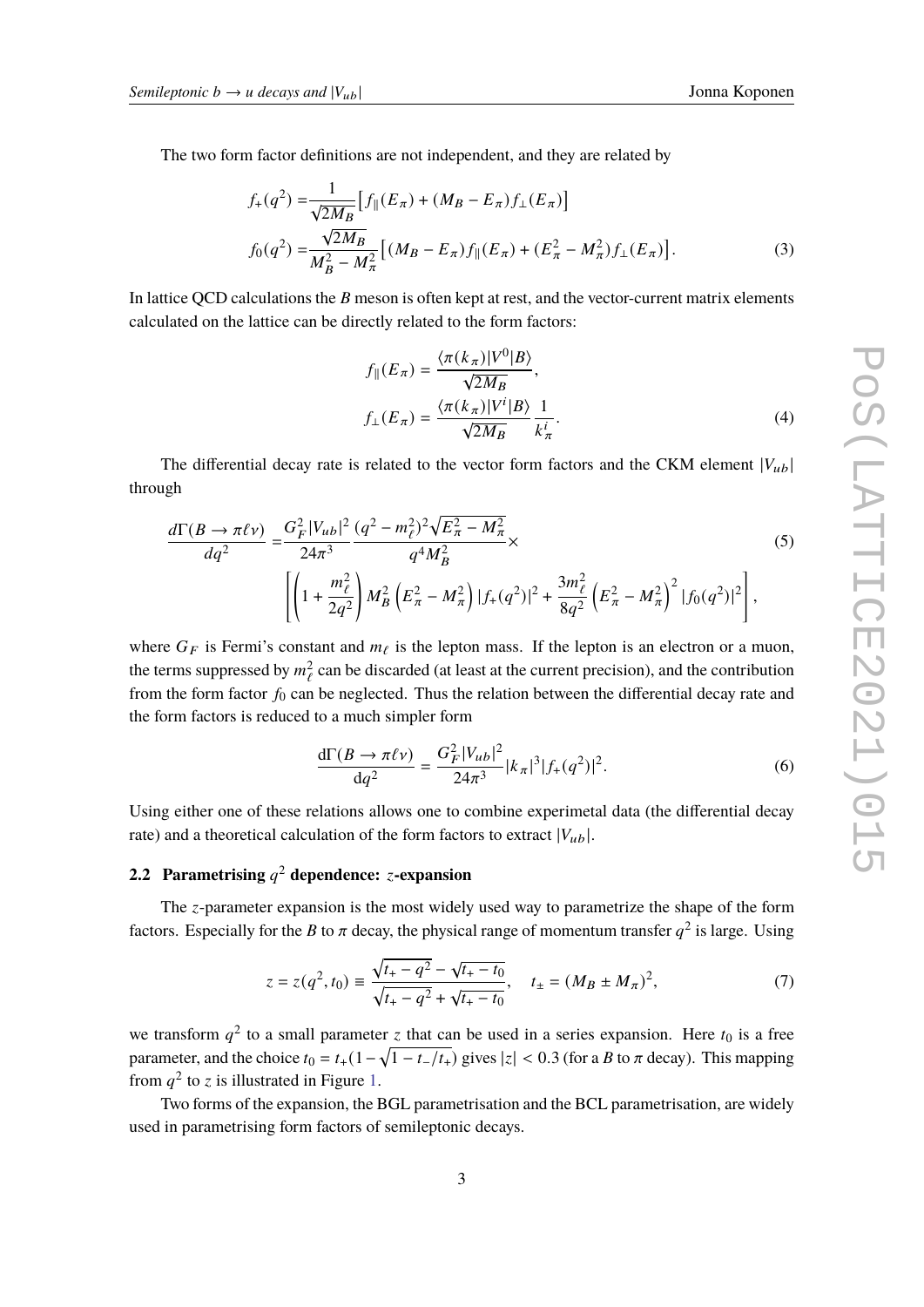

<span id="page-3-1"></span>**Figure 1:** A sketch of the conformal mapping  $q^2 \to z$ , which maps the  $q^2$ -plane cut for  $q^2 \ge t_+$  onto the disk  $|z(q^2, t_0)| < 1$  in the z complex plane.

The BGL (Boyd, Grinstein, Lebed) parametrisation [\[13\]](#page-9-6) was originally developed for  $b \to c$ decays, using dispersion relations and analyticity but without recourse to heavy quark symmetry. It has the form

$$
f_i = \frac{1}{\mathcal{P}_i(q^2)\phi_i(q^2, t_0)} \sum_{n=0}^{N_z} a_n^i z^n \text{ for } i \in \{+, 0\},\tag{8}
$$

where the pole at  $M_{B^*}$  in the vector form factor is taken care of by the Blaschke factor  $\mathcal{P}_+$  =  $z(q^2, M_{B^*}^2)$ , and  $\mathcal{P}_0 = 1$ .  $\phi_i(q^2, t_0)$  are analytic functions that obey the dispersive bounds, and the calculation includes perturbative QCD results as well as non-perturbative corrections (see [\[13\]](#page-9-6)).  $\phi_0(q^2, t_0) = 1$  is often used for the scalar form factor. Experimental groups have used this parametrisation when analysing  $B$  to  $\pi$  semileptonic decays.

The BCL (Bourrely, Caprini, Lellouch) parametrisation [\[14\]](#page-9-7), on the other hand, uses

<span id="page-3-2"></span>
$$
f_{+} = \frac{1}{1 - q^2/M_{B^*}^2} \sum_{n=0}^{N_z - 1} b_n^+ \left[ z^n - (-1)^{n - N_z} \frac{n}{N_z} z^{N_z} \right]; \quad f_0 = \sum_{n=0}^{N_z} b_n^0 z^n.
$$
 (9)

Here the pole is taken into account by the term  $1/(1-q^2/M_{B^*}^2)$ , and the second term in parentheses ensures that the form factor satisfies the appropriate asymptotic form near the  $B\pi$  threshold. Also this parametrisation satisfies unitarity, analyticity and perturbative QCD scaling requirements, and is often favoured by the lattice QCD community.

#### <span id="page-3-0"></span>**3. Form factors: Recent progress lattice QCD calculations**

As we have seen, it is essential to know the form factors (or at least the vector form factor  $f_{+}$ ) from theory. There are several new lattice QCD calculations or updates to existing calculations that aim to improve the accuracy and precision at which we know the form factor(s).

**3.1**  $B \to \pi \ell \nu$ 

The JLQCD Collaboration have calculated the form factors using Möbius Domain Wall fermions [\[16,](#page-9-8) [17\]](#page-9-9). The key feature of this calculation is the treatment of heavy quarks: the same action is used for all quarks, from light to heavy (both valence and sea quarks), and the treatment is fully relativistic. The form factors are calculated at various heavy quark masses, starting from charm quark mass towards the  *quark mass, and the result is extrapolated to the physical* point. This avoids any issues with matching to perturbative theories as in Non-Relativistic QCD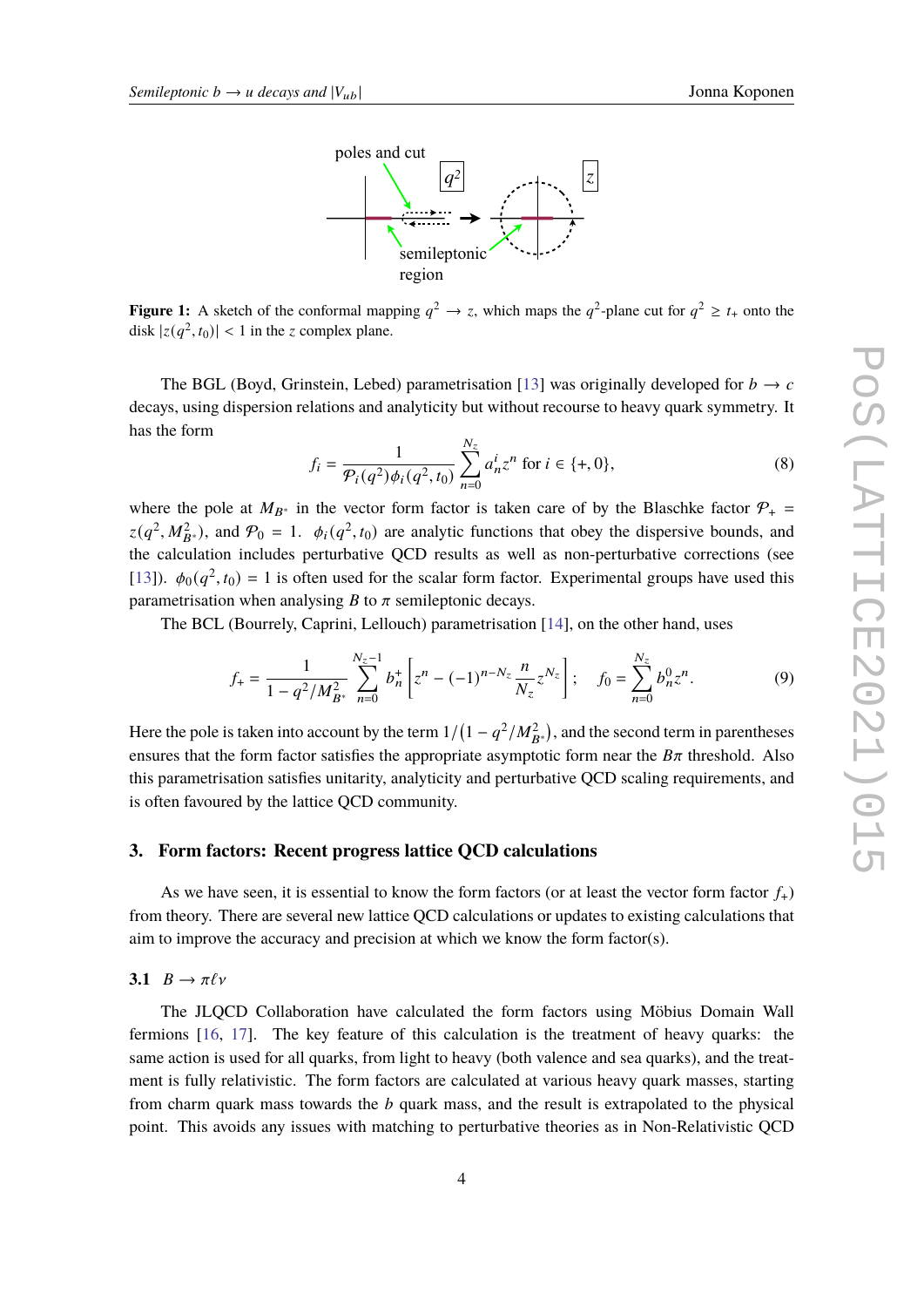<span id="page-4-0"></span>

**Figure 2:** Comparison of form factors  $f_0$  and  $f_+$  from different lattice calculations for the process  $B \to \pi \ell \nu$ : RBC/UKQCD Collaboration [\[3\]](#page-8-0), Fermilab Lattice and MILC collaborations [\[5\]](#page-8-1), and JLQCD Collaboration [\[16,](#page-9-8) [17\]](#page-9-9).

or effective heavy quark actions, but the price one pays is the additional extrapolation in the heavy quark mass (on top of the chiral and continuum extrapolations) and discretisation effects that grow like  $(am_Q)^2$ . However, these systematic effects can be quantified and controlled.

The Fermilab Lattice and MILC collaborations are pursuing a similar strategy using Highly Improved Staggered Quarks (HISQ) [\[6,](#page-9-10) [7\]](#page-9-11). In their earlier calculation of  $B \to \pi \ell \nu$  form factors [\[5\]](#page-8-1) they used different actions for light and heavy quarks: specifically, for the  $b$  quark they used the Fermilab interpretation of the Wilson and Sheikholeslami-Wohlert actions applied to nonrelativistic fermions. In their ongoing calculation the HISQ action is used for all quarks, and they calculate the form factors at multiple values of the heavy quark mass in order to extrapolate to the physical  $\bar{b}$ quark mass.

The RBC/UKQCD Collaboration are updating their calculation [\[3\]](#page-8-0) by adding a finer lattice spacing and improving the analysis of systematic effects [\[4\]](#page-8-2) (see also these proceedings). They use  $2+1$  flavor Domain Wall fermion and Iwasaki gauge actions. For the  $b$  quark they use the Columbia version of the Relativistic Heavy Quark (RHQ) action. This avoids the large discretisation effects usually introduced by a large  $b$  quark mass on the lattice,  $am_b$ . The RHQ parameters are tuned to reproduce the physical  $B_s$  meson mass and hyperfine splitting.

Results from different collaborations' calculations of the  $B \to \pi \ell \nu$  form factors are compared in Fig. [2.](#page-4-0) The form factors agree within estimated errors (statistical and systematic) in the  $q^2$ range 18–24 GeV<sup>2</sup>, while the shape of the  $f_0(q^2)$  form factor seems to be less steep in the JLQCD Collaboration's calculation especially near  $q_{\text{max}}^2$  (i.e. at small pion energy). This may be due to different systematics in the respective calculations, though the statistical significance is limited.

# 3.2  $B_s \to K \ell \nu$

Another process that can be used to extract  $|V_{ub}|$ , once better experimental data is available, is  $B_s \to K\ell\nu$ . As part of the project to calculate form factors of semileptonic decays, the Fermilab Lattice and MILC collaborations are pursuing a calculation of the  $B_s \to K\ell\nu$  form factors alongside the  $B \to \pi \ell \nu$  form factors. They use the same "heavy-HISQ" framework as for the  $B \to \pi \ell \nu$  process [\[6,](#page-9-10) [7\]](#page-9-11). This uses the same action for light and heavy quarks, and relies on extrapolation to get the result at physical  *quark mass. On the finest lattices one can actually reach this mass, but the*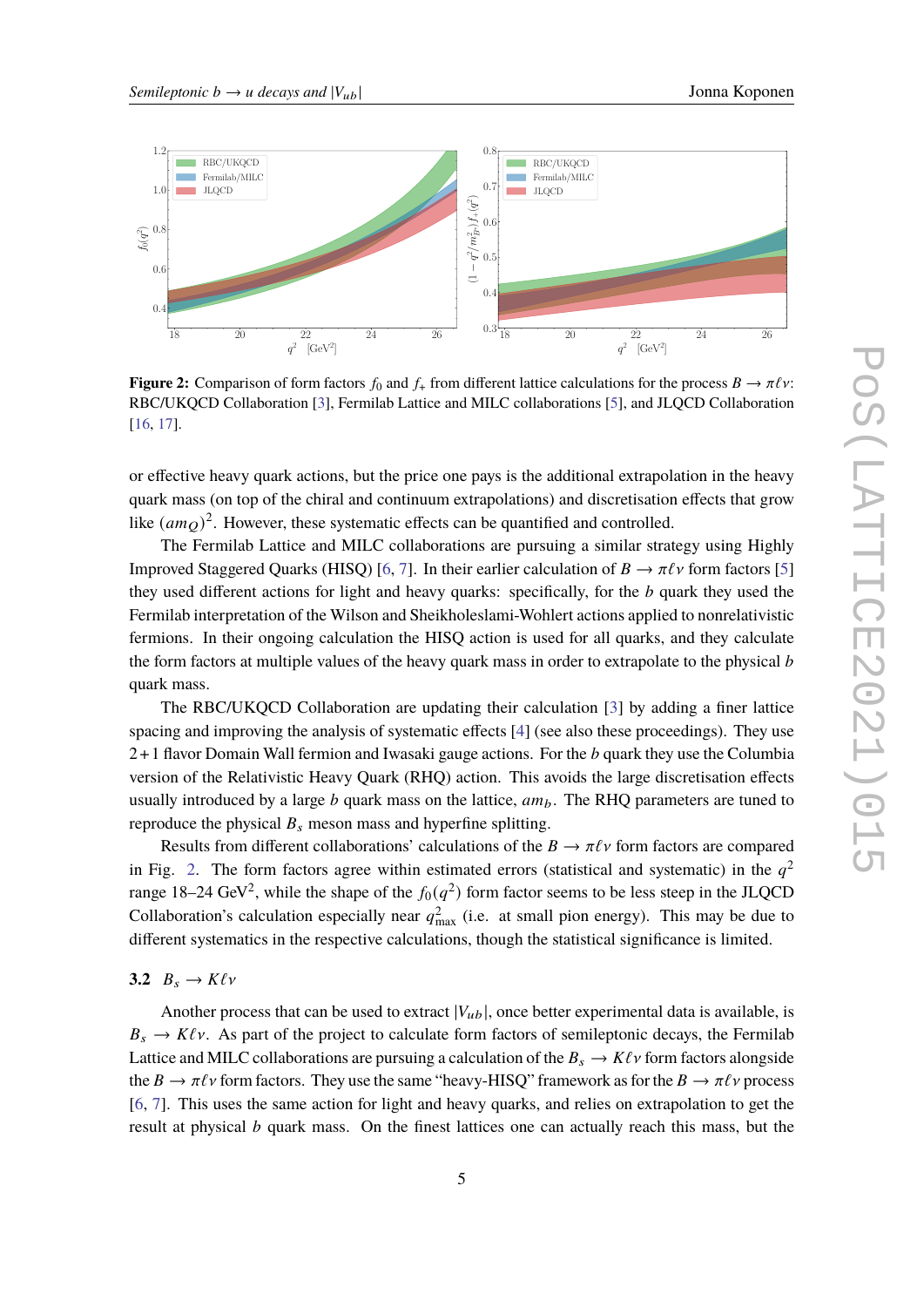discretisation effects have to be well understood and quantified, so that they can be taken into account.

The RBC/UKQCD Collaboration calculated also  $B_s \to K\ell\nu$  form factors in their 2015 paper [\[3\]](#page-8-0), and they are now updating these results alongside with the  $B \to \pi \ell \nu$  form factors ([\[4\]](#page-8-2), see also these proceedings). The lattice actions and analysis methods are the same for these two processes.

# **3.3**  $B_c \rightarrow D\ell\nu$

Anticipating experimental results from the LHCb in the future [\[15\]](#page-9-5), HPQCD has calculated the form factors for the process  $B_c \to D\ell v$  [\[1\]](#page-8-3) (see also [\[2\]](#page-8-4)). They use the HISQ action for all quarks and the well established "heavy-HISQ" approach to extract the result at the physical  $b$  quark mass. Determining  $|V_{ub}|$  via this exclusive semileptonic process will offer another data point, once experimental data becomes available.

#### <span id="page-5-0"></span>**4.** Extracting  $|V_{ub}|$

To extract  $|V_{ub}|$ , form factors from lattice QCD are fitted together with experimental results, integrating over each  $q^2$  bin *i*:

<span id="page-5-1"></span>
$$
\Delta\Gamma_i(B \to \pi\ell\nu) = \int_{q_{i,\text{min}}^2}^{q_{i,\text{max}}^2} \frac{G_F^2 |V_{ub}|^2}{24\pi^3} |k_\pi|^3 |f_+(q^2)|^2 dq^2.
$$
 (10)

Here we focus on the  $B \to \pi \ell \nu$  decay, where we have differential branching fractions in  $q^2$  bins from several experiments. One can use the BCL parametrisation given in Eq. [\(9\)](#page-3-2) (or some other parametrisation) for the form factors, and add  $|V_{ub}|$  as an additional fit parameter. However, before extracting  $|V_{ub}|$  we look at the shape of the form factor.

To compare the shape of the form factors from experiment and lattice, one can fit each data set on its own and compare the ratios of the coefficients of the *z*-expansions,  $b_1^+$  $_{1}^{+}/b_{0}^{+}$  $b_0^+$  and  $b_2^+$  $^{+}_{2}/b^{+}_{0}$  $_{0}^{+}$ . This does not require any knowledge of  $|V_{ub}|$ , as it cancels in the ratio. The authors of [\[16,](#page-9-8) [17\]](#page-9-9) used the BCL parametrisation given in Eq. [\(9\)](#page-3-2) with  $N_z = 3$ . The results are illustrated in Figure [3,](#page-6-0) which is taken from the same paper. The fits to BaBar and Belle data show that BaBar 2010 [\[9\]](#page-9-0) (untagged 6-bin) data has a slightly different shape than BaBar 2012 [\[10\]](#page-9-1) (tagged 12-bin), Belle 2010 [\[11\]](#page-9-2) and Belle 2013 [\[12\]](#page-9-3) data. Therefore the authors do a simultaneous fit to all four expermental data sets (labelled as "All expts.") as well as a fit that excludes the BaBar 2010 data set (labelled as "Excl. BaBar 2010"). For comparison, the plot also shows the shape of the lattice form factors from JLQCD collaboration's calculation [\[16,](#page-9-8) [17\]](#page-9-9). Overall, the shapes of the form factors agree well.

We now come back to extracting  $|V_{\mu\nu}|$  by fitting the differential branching fractions from experiments as well as form factors from lattice QCD. Using the expression given in Eq. [\(10\)](#page-5-1), JLQCD collaboration integrate over  $q^2$  bins and fit their lattice data and all four experimental data sets simultaneously [\[16,](#page-9-8) [17\]](#page-9-9). They obtain a good fit using  $N_z = 4$  and get  $|V_{ub}| = 3.91(38) \times 10^{-3}$ . This fit is illustrated in Fig. [4,](#page-7-1) where the experimental branching fractions are plotted alongside with the lattice QCD data points as well as the fit results for different  $N_z$  ( $N_z = 4$  being their preferred fit). They find that excluding BaBar 2010 data from this fit has minimal effect on the value of  $|V_{ub}|$ . This is the only calculation so far that includes form factors that are calculated using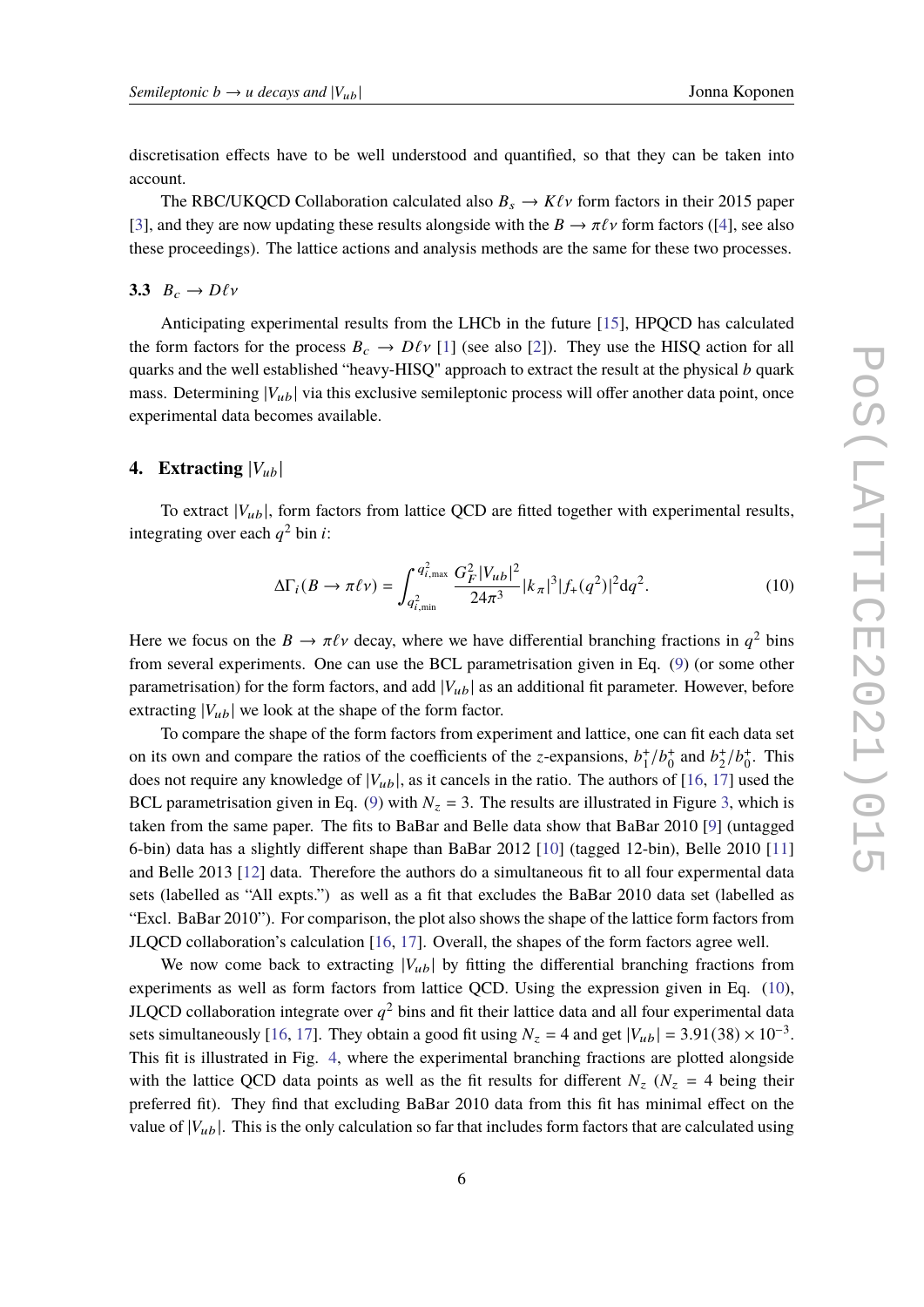<span id="page-6-0"></span>

**Figure 3:** Contour plots for the shape parameters  $b_1^+/b_0^+$  and  $b_2^+/b_0^+$  for the process  $B \to \pi \ell \nu$  using the BCL paremetrisation with  $N_z = 3$ . Each of the experimental data sets is fitted on its own, as well as fitting all of the experimental data sets simultaneously. The label 'Excl. BaBar 2010' refers to a simulatneous fit to other experimental data sets but excluding the BaBar 2010 data. The motivation to do this fit is to test how much the 'BaBar 2010' data set affects the fit, as it is observed to have a slightly different shape than the other data experimental sets (for more details see  $[16, 17]$  $[16, 17]$  $[16, 17]$ ). For comparison the result of a similar fit to the lattice QCD form factors calculated by the JLQCD Collaboration is also shown. Here 68% confidence regions are shown with a solid outline, and 95% regions with a dashed outline. This figure is from [\[17\]](#page-9-9).

a fully relativistic treatment of the b quark on the lattice. The value  $|V_{ub}| = 3.91(38) \times 10^{-3}$  can be compared to earlier lattice QCD results:  $|V_{ub}| = 3.72(16) \times 10^{-3}$  by the Fermilab Lattice and MILC collaborations [\[5\]](#page-8-1), and  $|V_{ub}| = 3.61(32) \times 10^{-3}$  by the RBC/UKQCD Collaboration [\[3\]](#page-8-0).

#### **4.1 Dispersive Matrix Method**

The authors of [\[18\]](#page-9-12) present an alternative method (to the  $z$ -expansion) of determining the form factors from Lattice QCD data using unitarity and analyticity. The Dispersive Matrix Method does not make any assumptions about the functional dependence of the form factors on the momentum transfer  $q^2$ . Instead it uses a lattice QCD calculation of the 2-point correlation functions of the quark currents and the form factors in the high- $q^2$  region to determine unitarity bounds of the form factors in the full kinematic  $q^2$  range. The susceptibilities that are needed to implement the unitarity and analyticity bounds are calculated fully non-perturbatively by evaluating moments of the 2-point correlation functions, and the method does not rely on a series expansion or perturbative bounds. This approach could be beneficial for exclusive semileptonic  $B$ -meson decays, where the direct calculation of the form factors at low  $q^2$  is particularly difficult due to large statistical fluctuations and discretisation effects. The form factors obtained by the Dispersive Matrix method can then be combined with experimental results to extract  $|V_{ub}|$ .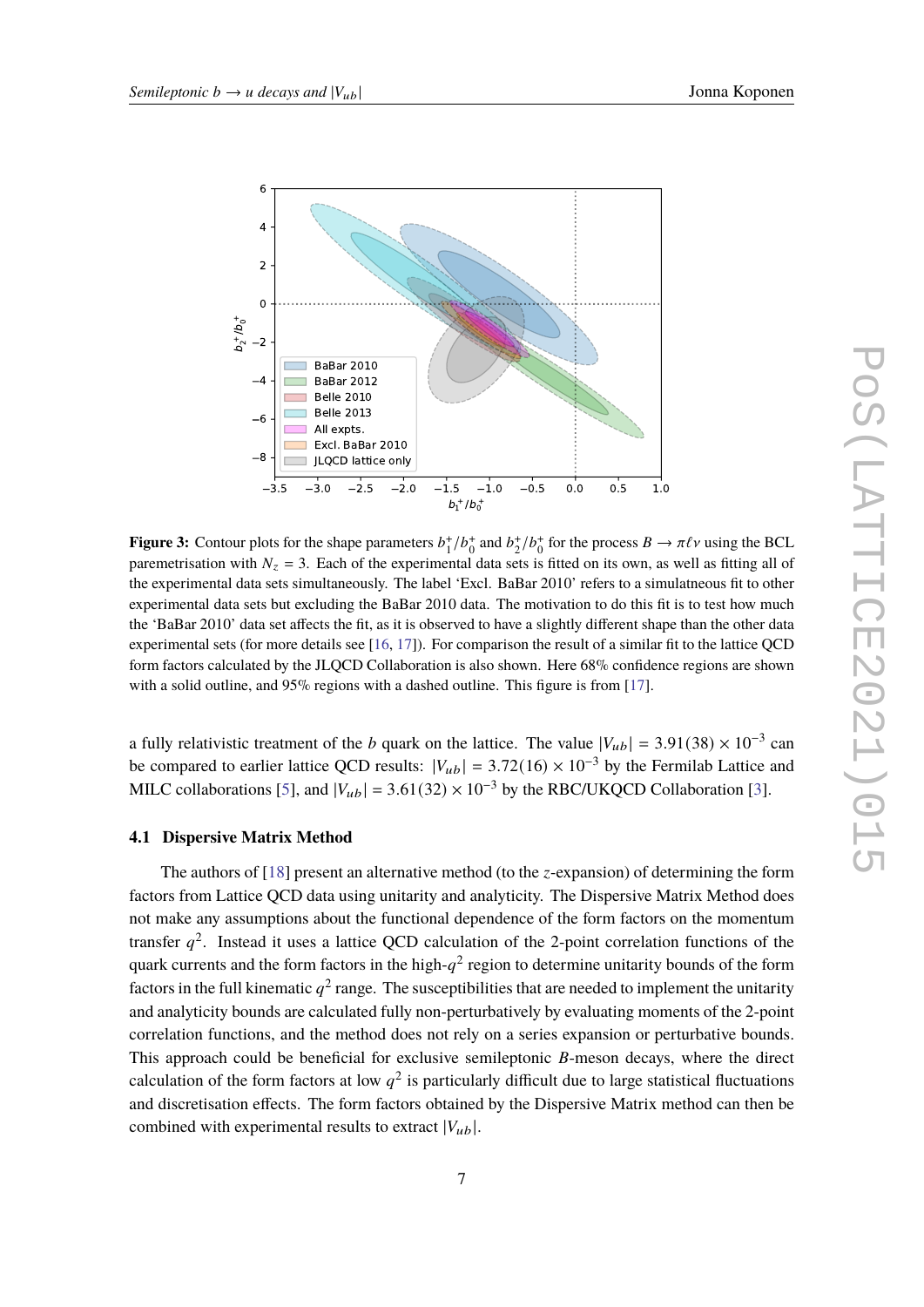<span id="page-7-1"></span>

**Figure 4:** Fitting experimental branching fractions together with form factors from lattice QCD to extract  $|V_{ub}|$ . The error bands show JLQCD collaboration's fit results when  $N_z$  terms are included in the z-expansion. This figure is from [\[17\]](#page-9-9).

### <span id="page-7-0"></span>**5. Summary:**  $|V_{ub}|$

We give a summary of the current status of  $|V_{ub}|$  in Figure [5,](#page-8-5) where we compare different lattice QCD calculations as well as exclusive and inclusive determinations by the Heavy Flavor Averaging Group (HFLAV). There are four values from the calculations of the form factors of the  $B \to \pi \ell \nu$  process: from the Fermilab Lattice and MILC collaborations [\[5\]](#page-8-1) (from 2015), from the RBC/UKQCD Collaboration [\[3\]](#page-8-0) (from 2015), from the JLQCD Collaboration [\[17\]](#page-9-9) (from 2021) and from the HPQCD Collaboration [\[22\]](#page-10-0) (from 2007, using a nonrelativistic (NRQCD) action for the  $b$ quark). These lattice QCD determinations agree well, but the errors are still fairly large. There is also a determination from a lattice QCD calculation of the form factors of the  $\Lambda_b$  to p process [\[19\]](#page-9-13) (from 2015), which gives a lower vaue for  $|V_{ub}|$ . The Flavour Lattice Averaging Group (FLAG) average is from the 2019 report [\[21\]](#page-9-14), and the Heavy Flavor Averaging Group (HFLAV) exclusive and inclusive results are from [\[20\]](#page-9-15).

The puzzle and the slight tension between the exclusive and inclusive values remain, as the uncertainties are not yet small enough to say anything conclusive. Interestingly the latest calculation by the JLQCD collaboration that uses fully relativistic action for the  $b$  quark agrees with both the exclusive determinations (by HFLAV and FLAG) and the inclusive determination by HFLAV. The ongoing lattice QCD calculations will help here, as well as the use of more processes ( $B_s \rightarrow K \ell \nu$ and  $B_c \rightarrow D\ell \nu$ ) when the experimental data becomes available. Work is also being done to calculate the inclusive semileptonic decays on the lattice — see [\[23,](#page-10-1) [24\]](#page-10-2).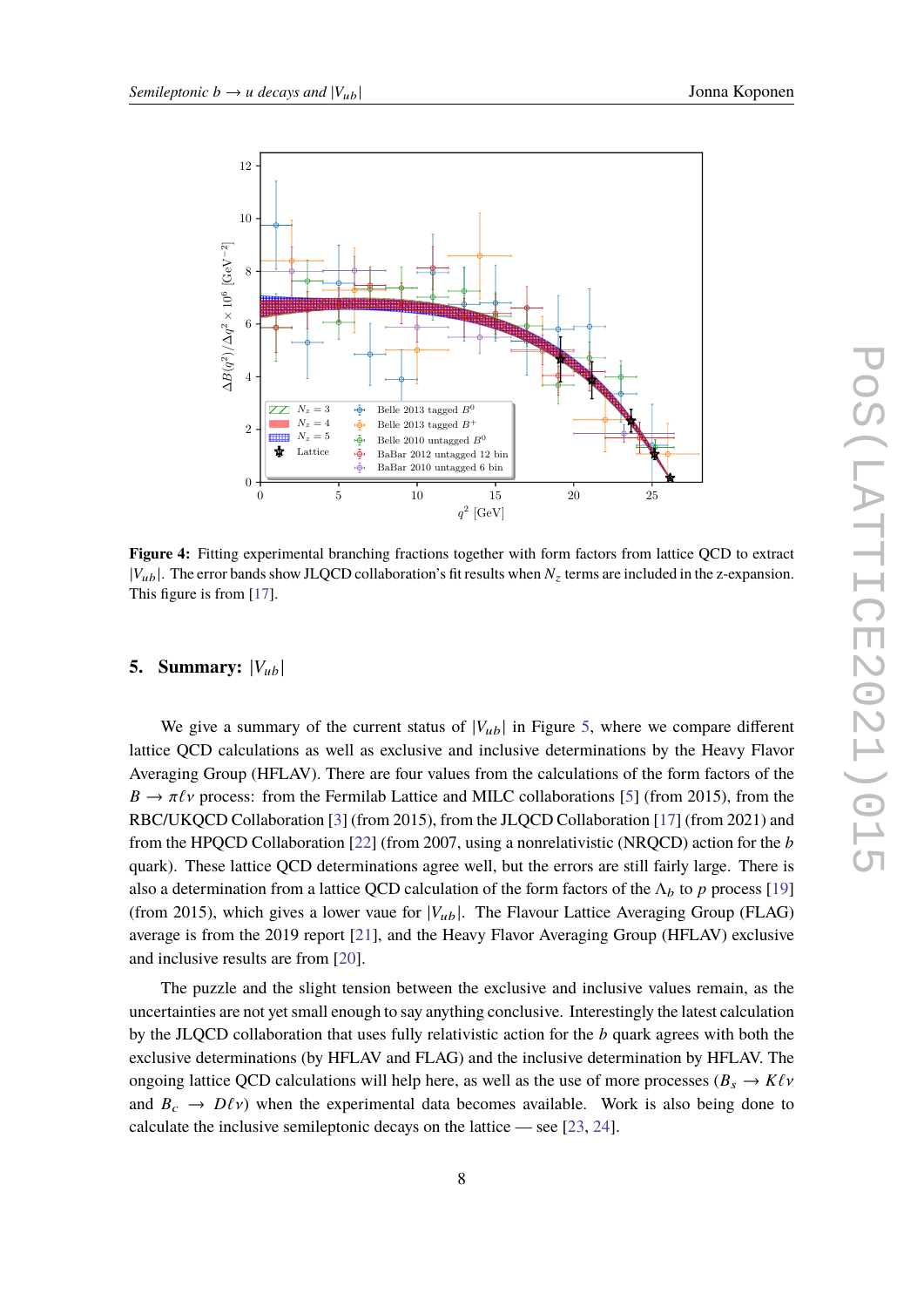<span id="page-8-5"></span>

**Figure 5:** Comparison of lattice QCD calculations with exclusive and inclusive determinations by HFLAV and FLAG. The results are from the following publications: the Fermilab Lattice and MILC collaborations [\[5\]](#page-8-1) (from 2015), the RBC/UKQCD Collaboration [\[3\]](#page-8-0) (from 2015), the JLQCD Collaboration [\[17\]](#page-9-9) (from 2021) and the HPQCD Collaboration  $[22]$  (from 2007, using a nonrelativistic (NRQCD) action for the b quark). Note that these are all from calculations of the  $B \to \pi \ell \nu$  process. The value labelled  $\Lambda_b \to \rho \ell \nu$ is from [\[19\]](#page-9-13), a lattice QCD calculation of the form factors of the  $\Lambda_h$  to p process. The FLAG average is from the 2019 report [\[21\]](#page-9-14), and the HFLAV exclusive and inclusive results are from [\[20\]](#page-9-15). The inclusive data point is from their GGOU analysis, with a second (dashed) error bar to show the spread of values from using different frameworks.

# **Acknowledgements**

We thank the Lattice 2021 committee for organising an excellent conference amidst the coronavirus pandemic. That was an extraordinary feat! We also wish to thank Brian Colquhoun, Shoji Hashimoto and Takashi Kaneko for very useful discussions and advice. The speaker's research is supported by the European Research Council (ERC) under the European Union's Horizon 2020 research and innovation program through Grant Agreement No. 771971-SIMDAMA.

### **References**

- <span id="page-8-3"></span>[1] L. J. Cooper, C. T. H. Davies and M. Wingate (HPQCD Collaboration), arXiv:2108.11242 [hep-lat].
- <span id="page-8-4"></span>[2] L. Cooper, C. Davies and M. Wingate,  $arXiv:2111.06782$  [hep-lat].
- <span id="page-8-0"></span>[3] J. M. Flynn, T. Izubuchi, T. Kawanai, C. Lehner, A. Soni, R. S. Van de Water and O. Witzel, Phys. Rev. **D91** (2015) 074510, arXiv:1501.05373 [hep-lat].
- <span id="page-8-2"></span>[4] J. M. Flynn, R. C. Hill, A. Jüttner, A. Soni, J. T. Tsang and O. Witzel (RBC and UKQCD Collaborations), PoS **ICHEP2020** (2021) 436, arXiv:2012.04323 [hep-ph].
- <span id="page-8-1"></span>[5] J. A. Bailey *et al.* (Fermilab Lattice and MILC collaborations), Phys. Rev. **D92** (2015) 014024, arXiv:1503.07839 [hep-lat].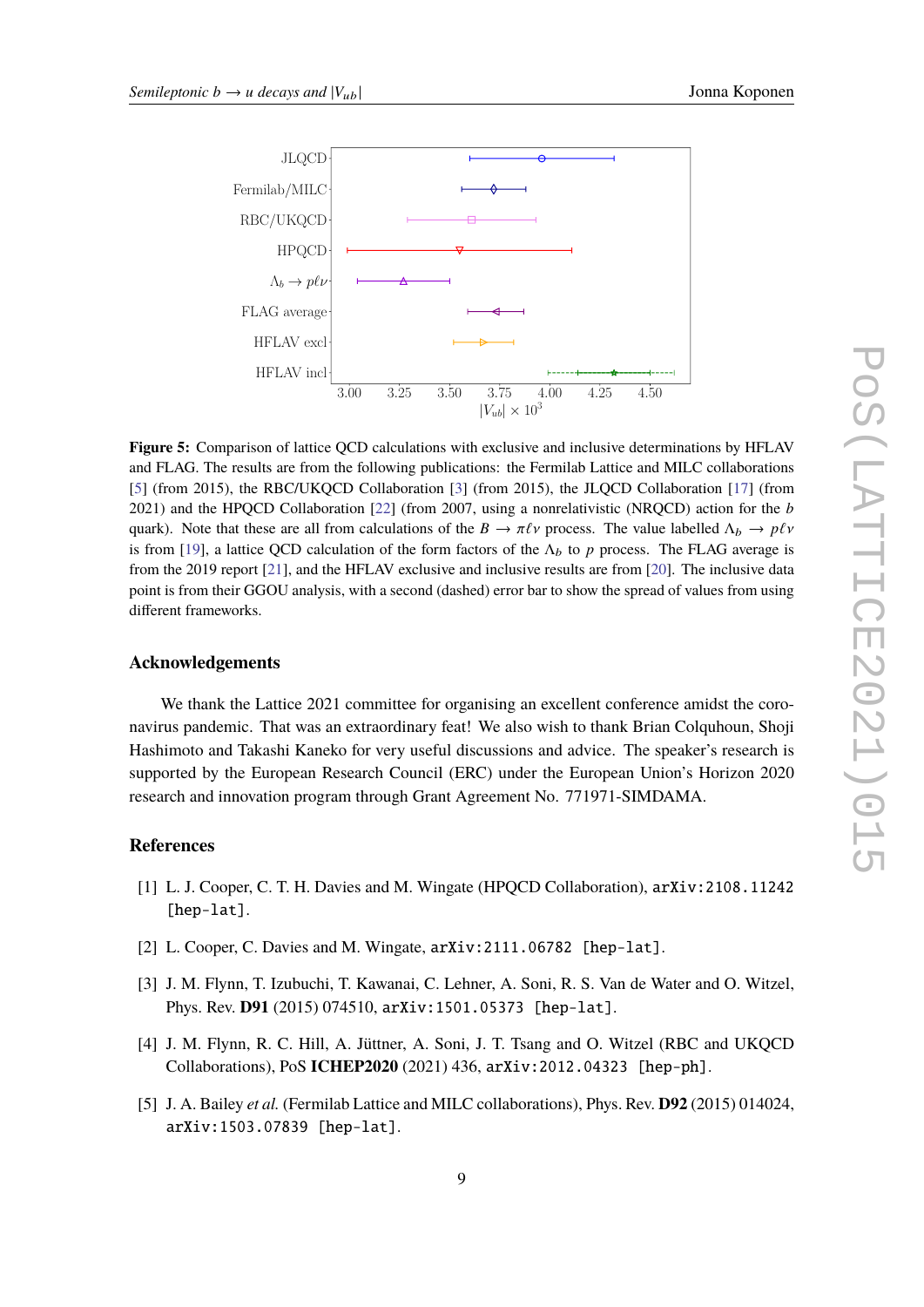- <span id="page-9-10"></span>[6] Z. Gelzer *et al.* (Fermilab Lattice and MILC collaborations), PoS **LATTICE2019** (2019) 236, arXiv:1912.13358 [hep-lat].
- <span id="page-9-11"></span>[7] W. I. Jay *et al.* (Fermilab Lattice and MILC collaborations),  $arXiv:2111.05184$  [hep-lat].
- <span id="page-9-4"></span>[8] R. Aaij *et al.* (LHCb Collaboration), Phys. Rev. Lett. **126** (2021) 081804, arXiv:2012.05143 [hep-ex].
- <span id="page-9-0"></span>[9] P. del Amo Sanchez *et al.* (BaBar Collaboration), Phys. Rev. **D83** (2011) 032007, arXiv:1005.3288 [hep-ex].
- <span id="page-9-1"></span>[10] J. P. Lees *et al.* (BaBar Collaboration), Phys. Rev. **D86** (2012) 092004, arXiv:1208.1253 [hep-ex].
- <span id="page-9-2"></span>[11] H. Ha *et al.* (Belle Collaboration), Phys. Rev. **D83** (2011) 071101, arXiv:1012.0090 [hep-ex].
- <span id="page-9-3"></span>[12] A. Sibidanov *et al.* (Belle Collaboration), Phys. Rev. **D88** (2013) 032005, arXiv:1306.2781 [hep-ex].
- <span id="page-9-6"></span>[13] C. G. Boyd, B. Grinstein and R. F. Lebed, Nucl. Phys. **B461** (1996) 493, arXiv:hep-ph/9508211 [hep-ph]; C. G. Boyd, B. Grinstein and R. F. Lebed, Phys. Rev. **D56** (1997) 6895 arXiv:hep-ph/9705252 [hep-ph].
- <span id="page-9-7"></span>[14] C. Bourrely, I. Caprini and L. Lellouch, Phys. Rev. **D79** (2009) 013008 [erratum: Phys. Rev. **D82** (2010) 099902], arXiv:0807.2722 [hep-ph].
- <span id="page-9-5"></span>[15] B. Khanji et al. (LHCb) (2020), talk at *Implications of LHCb measurements and future prospects*.
- <span id="page-9-8"></span>[16] B. Colquhoun, S. Hashimoto, T. Kaneko and J. Koponen (JLQCD Collaboration), PoS **LAT-TICE2019** (2019) 143, arXiv:1912.02409 [hep-lat].
- <span id="page-9-9"></span>[17] B. Colquhoun, S. Hashimoto, T. Kaneko and J. Koponen (JLQCD Collaboration), *work in progress*
- <span id="page-9-12"></span>[18] M. Di Carlo, G. Martinelli, M. Naviglio, F. Sanfilippo, S. Simula and L. Vittorio, Phys. Rev. **D104** (2021) 054502, arXiv:2105.02497 [hep-lat].
- <span id="page-9-13"></span>[19] W. Detmold, C. Lehner and S. Meinel, Phys. Rev. **D92** (2015) 034503, arXiv:1503.01421 [hep-lat].
- <span id="page-9-15"></span>[20] Y. S. Amhis *et al.* (HFLAV), Eur. Phys. J. C **81** (2021) 226, arXiv:1909.12524 [hep-ex].
- <span id="page-9-14"></span>[21] S. Aoki *et al.* (Flavour Lattice Averaging Group), Eur. Phys. J. C **80** (2020) 113, arXiv:1902.08191 [hep-lat].